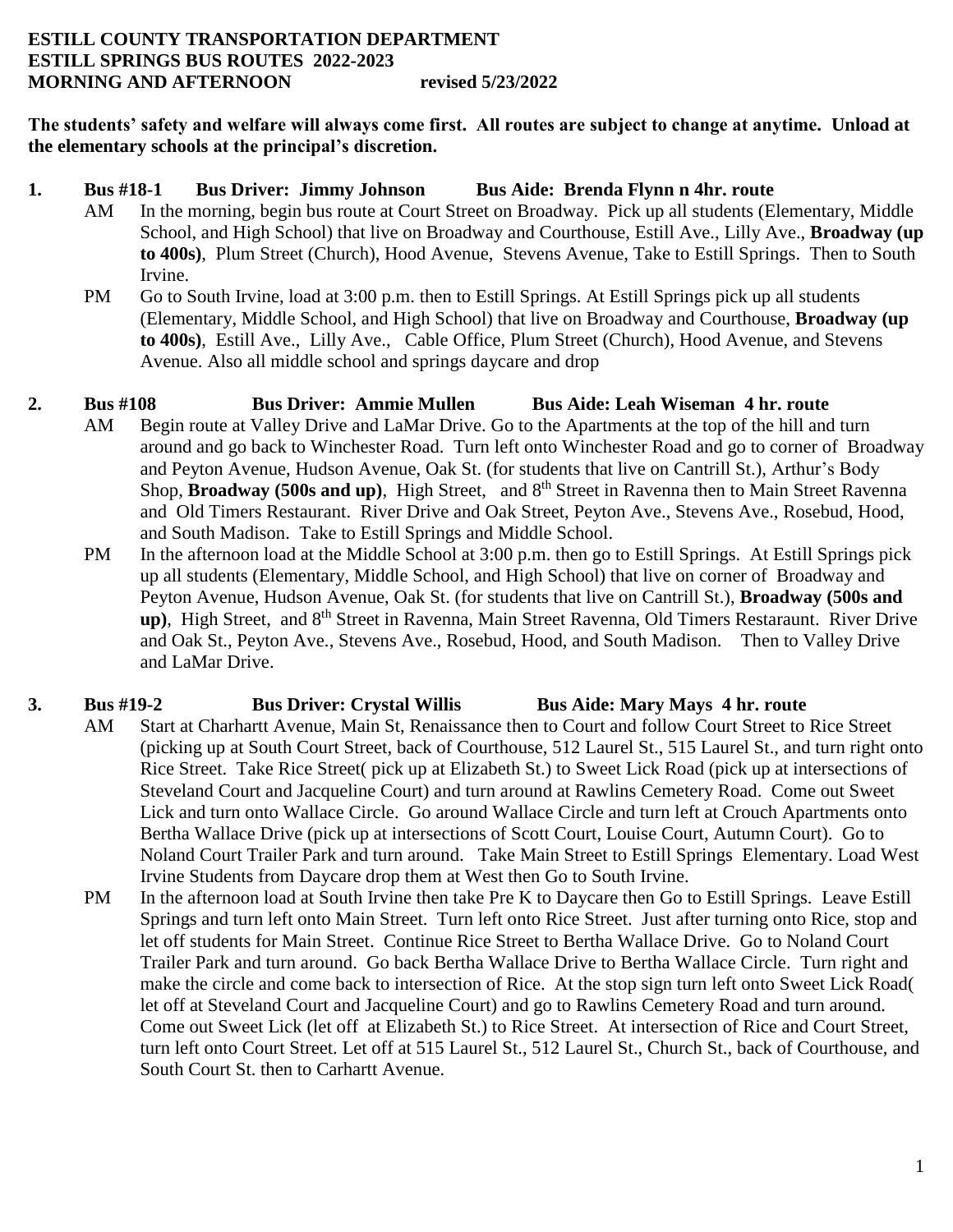### **4. Bus #21-1 Bus Driver: Kaye Hudson Bus Aide: Beth Dixon 4 hr. route**

- AM Pick up bus aide at Bus Garage at 6:57 a.m. Ruby Ln. Stump Rd. Rain Tree Court, Water Tower Go to Old Highway 89(lower Duckwear Lane). Pick up at Cundiff Road. At stop sign turn right onto Winchester Road. Pick up students on Winchester Road toward town (Clearview and Wall St.) Pick up Wall St. then left onto Grindstone Road. Follow Grindstone into Mtn. Crest and turn around at the circle and pick up the students on the way out. Turn right back onto Grindstone and go back to Winchester Road to Estill Springs. Then to ECHS.
- PM In the afternoon start at ECHS. Go to Estill Springs to pick up. When leaving Estill Springs, go Grindstone and Mountain Crest and drop off students. Coal Wash Road, Stump Rd and Duckwear Lane. Ruby Lane. Go back to the Winchester Road and drop off remaining students. Return to the Bus Garage.

## **5. Bus #22-1 Bus Driver: Jimmy Cox Bus Aide: Sandra Isaacs 6 hr. route**

- AM Begin route at 6:15 a.m. at Patsy. Pick up on Patsy Road and Sally Ann Mountain.. Pick up at the end of Flinchum Ridge at the Church at 6:35 a.m. Pick up coming down Cobb Hill and intersection of Morefield Lane. Turn right onto Tipton Ridge Road (Hwy. 52) and pick up all of top of hill on Hwy. 52. Turn onto Wagers Mountain Road, pick up students and return to Hwy. 52. Pick up students on Hwy. 52 until bottom of mountain. Then go to Elm Street, Ravenna. Pick up at intersections of Elm St. and  $4<sup>th</sup>$  St.,  $5<sup>th</sup>$ ,  $6<sup>th</sup>$ ,  $7<sup>th</sup>$ , and  $8<sup>th</sup>$  St. Go to ESE then to ECHS
- PM In the afternoon start at ECHS and take to ESE. Drop off riders between High School and Estill Springs. Go to Elm Street in Ravenna, let off at intersections of Elm Street and 8<sup>th</sup> Street, 7<sup>th</sup> Street, 6<sup>th</sup>, 5<sup>th</sup>, and 4<sup>th</sup> St. Tipton Ridge Road (Hwy. 52), Wagers Mtn., Cobb Hill (intersection of Morefield Rd.), end of Flinchum Ridge at Church, Sally Ann Mtn., Patsey Road.

# **6. Bus #21-2 Bus Driver: Bev Hall Bus Aide: Barb Hall 5.75 hr. route**

- AM Watson Ridge Road, Mountain Springs Road, come back to Watson Ridge, take Watson Ridge to Hwy. 213 (Furnace Jct. Road). Travel Furnace Jct. Road to Marble Yard Road. Betsy. Furnace Jct. Road to Mt. Carmel Church. Take Hwy. 52 to 3<sup>rd</sup> Street (**up to 419**), Ravenna and pick up then to Daycare To ESE and then to ECHS .
- PM In the afternoon start at ECHS. Then to ESE. Then to Daycare after that then to 3rd Street, Ravenna (**up to 419**), Highway 52 to Mt. Carmel Church. Furnace Jct. Road to Marble Yard, Furnace Jct. Rd., to Watson Ridge, Watson Ridge to Mountain Springs Road.

# **7. Bus #16-1 Bus Driver: Crystal Sieger Bus Aide: Rebecca Stidham 4.5 hr. route**

- AM In the morning start at Pitts Road, Cow Creek to Tickey Fork, Campbell's Branch Road, Cow Creek Road, 3<sup>rd</sup> Street Ravenna (419 and up) Pine Street to Old Ravenna Grade School. Go to corner of 4<sup>th</sup> and Poplar and pick up. Go Poplar Street to 7th Street and turn down 7<sup>th</sup> Street. Go to River Drive.. And corner of Main and Mack. Go to ESE then to ECMS.
- PM Start at the ECMS at 3:00 p.m. Go to ESE. Turn left onto Main Street. Corner of Main and Mack. Go to  $7<sup>th</sup>$  Street in Ravenna, Go up  $7<sup>th</sup>$  Street to Poplar and turn onto Poplar. Go to  $4<sup>th</sup>$  Street and Poplar in Ravenna, Old Ravenna Grade School, Pine Street, 3rd Street Ravenna (**419 and up**) Cow Creek, Campbell's Branch Road, Ticky Fork, Pitts.